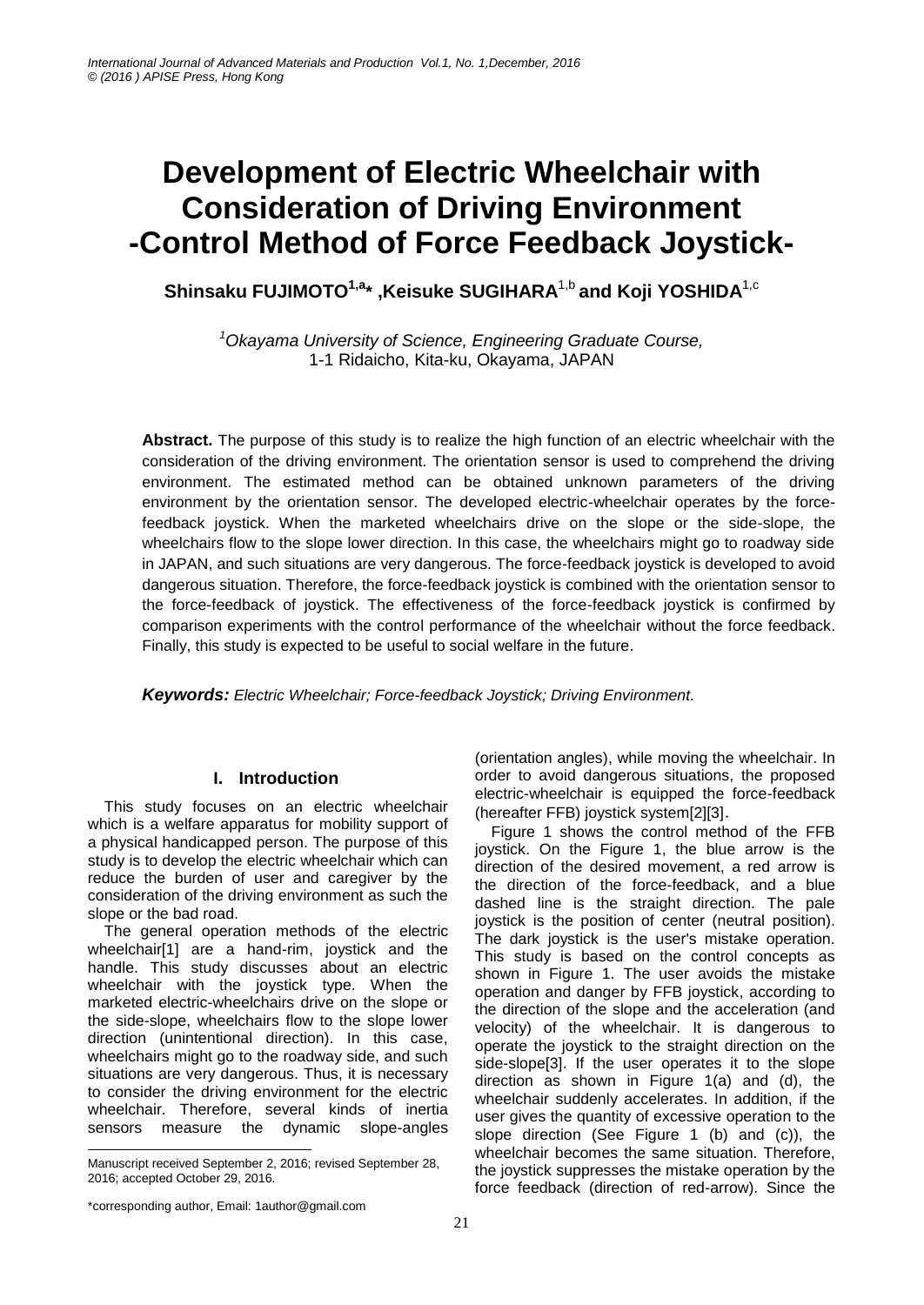proposed FFB joystick should not suppress the desired movement for the user, the maximum magnitude of the force feedback is 3N. However, the maximum magnitude must be adjusted by each user.

The advantage of force-feedback is as follows:

It is easy to construct the speed control system according to the joystick operation. In addition, it is also easy for the user to operate the wheelchair system. But, the danger perceive-ability of user might lower by the speed control system. The FFB joystick presents the force to the user on the dangerous driving environment. Therefore, the danger perceive-ability of user doesn't lower by FFB joystick.



# **II. Structure of FFB joystick**[4]-[6]

The FFB joystick is developed as the same excursion of both axes (See Figure 2). When wheelchair users release the hand from a joystick by the operating mistake, the linear spring is attached to return to an origin (neutral position) of each axis. In addition, DC motor and potentiometer are equipped to axes of x-axis and y-axis. Therefore, x and y positions of the joystick can be measured by two potentiometers.





(b) Prototype of FFB joystick **Figure 2**. Structure FFB joystick and prototype of FFB joystick.



(a) Developed electric-wheelchair



(b) Model of wheelchair on the slope **Figure 3.** Developed electric-wheelchair and model of wheelchair on the slope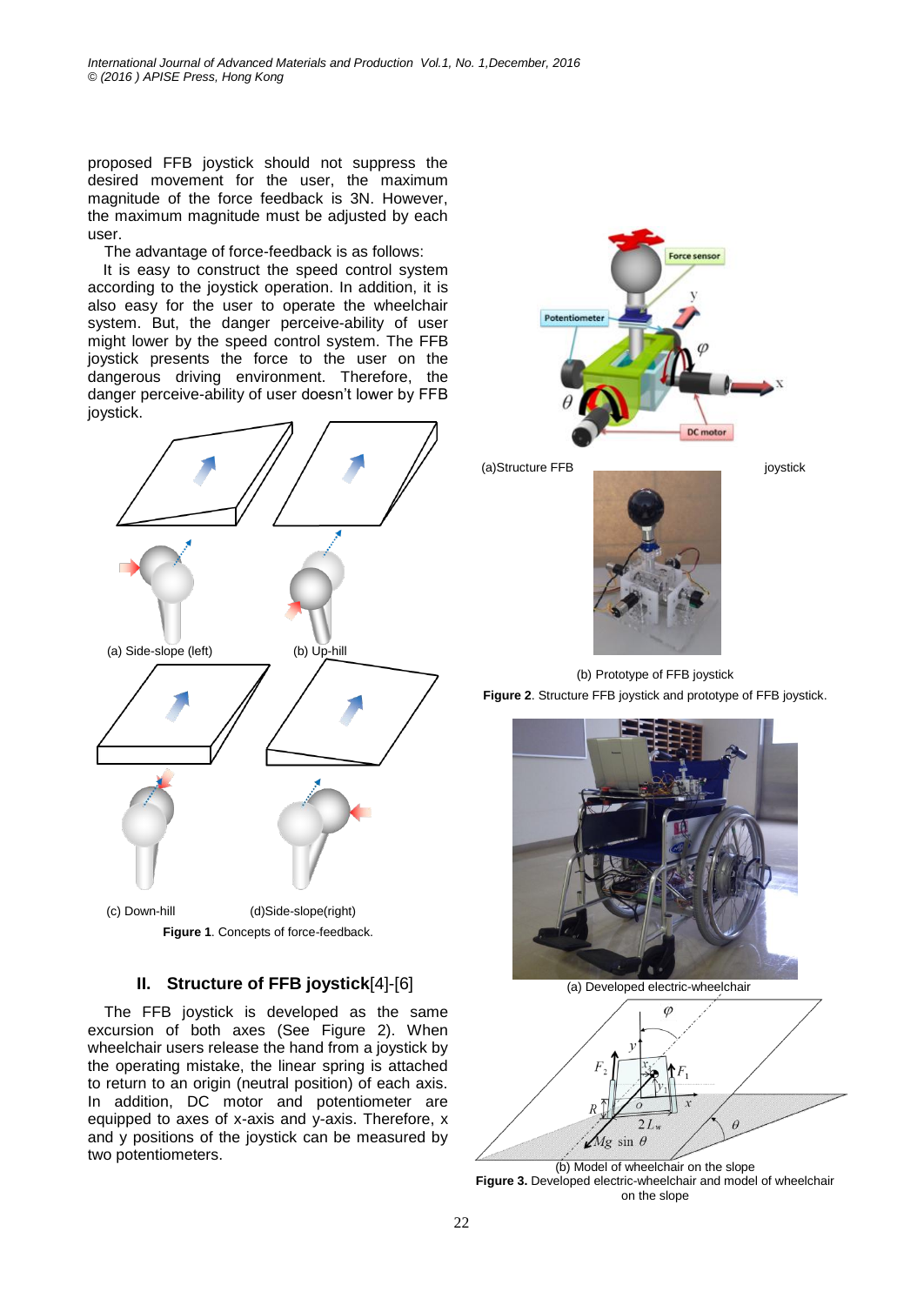Figure 3(a) shows the developed electricwheelchair. When the marketed electric-wheelchair drives on the side-slope, the wheelchair moves to the slope direction against user's will. This case is caused by the difference (error vector) between the user's joystick operation (vector of desired movement) and the wheelchair's velocity vector. Hereupon, the control error vector is modified by the FFB joystick in this study.

In addition, the developed electric-wheelchair compensates the gravity term by slope angles as shown in Figure 3(b). Then, if the gravity compensation[7] is insufficient by changing mass of wheelchair, the FBB joystick is also used to compensate the modelling error. The gravity terms of both wheels  $(F_1:Right, F_2:Left)$  are the following equations.

$$
F_1 = Mg \sin \theta \{ \sin \varphi - \frac{(L_w + y_1)\sin \varphi - x_1 \cos \varphi}{2L_w} \} \qquad (1)
$$

$$
F_2 = Mg \sin \theta \left\{ \frac{(L_w + y_1)\sin \varphi - x_1 \cos \varphi}{2L_w} \right\} \tag{2}
$$

where *M* is the total mass of wheelchair, *g* is acceleration of gravity, *R* is wheel radius, 2*L<sup>w</sup>* is the distance between the wheels, *θ* is slope Angle, *φ* is direction angle of wheelchair and  $x_1, y_1$  are positions of the center of gravity, respectively. The upper equations are the gravity compensation of each wheel.



**Figure 4.** Orientation sensor (Roll Pitch Yaw angle) and 3-axis

force sensor for FFB joystick

This study adopted the orientation sensor (CH Robotics: UM7-LT orientation, size: 27×26×6.6 mm, mass: 3.5 g) to perform gravity compensation (See Figure 4(a)). This sensor can be measured the dynamic slope-angles (*θ* and *φ*) in real time. The gravity compensation of equations (1) and (2) is calculated by using the sensor data.

In addition, Figure 1 and Figure 4(b) show the 3 axis force sensor for FFB joystick. 3-axis force sensor (Nippon Liniax Co. Ltd.: MFS20-025, size: 20×20×18 mm, mass: 26 g, Moment *Mx*, *My*: 0.25 Nm, Force  $F<sub>z</sub>$ : 50 N) is attached to the central part of the joystick in order to measure the operating moments (about x and y axes) and force (z-axis).

The sensor can be also measured the operating force of z-axis. In other words, this operating force is used to determine that the user is holding the joystick. In addition, if the wheelchair passes on the slope (or if the speed of wheelchair is too fast), FFB joystick presents the force-feedback to the user. And, the proposed wheelchair is controlled by the joystick such that the user is not dangerously.

## **III. Force-Feedback Method**

The positions (*x* and *y*) of the FFB joystick system can be expressed in following equation easily. Figure 5 shows the joystick coordinate system.

$$
\begin{cases} x = L\cos\varphi\sin\theta = f_1(q) \\ y = -L\sin\varphi\cos\theta = f_2(q) \qquad \because q = [\varphi \quad \theta]^T \end{cases}
$$
 (3)

where *L* is the length of the joystick, *φ* and *θ* are rotary angles of x-axis and y-axis.



**Figure 5.** Joystick coordinate system.

The equation (3) is differentiated at time, and tip velocity of joystick is given by:

$$
\begin{aligned}\n\dot{x} \\
\dot{y}\n\end{aligned}\n=\n\begin{bmatrix}\n-L\sin\varphi\sin\theta & L\cos\varphi\cos\theta \\
-L\cos\varphi\cos\theta & L\sin\varphi\sin\theta\n\end{bmatrix}\n\begin{bmatrix}\n\dot{\varphi} \\
\dot{\theta}\n\end{bmatrix}
$$
\n(4)

where *J*(*q*) is Jacobian matrix.

In addition, the linear spring is attached to the edge of each axis in order to return to neutral positions. Therefore dynamic models of the prototype joystick are given by:

$$
\begin{cases}\nI_{\varphi}\ddot{\varphi} + D_{\varphi} \cdot \dot{\varphi} + K_{\varphi} \cdot \varphi = \tau_{M\varphi} - \tau_{\varphi} \\
I_{\theta}\ddot{\theta} + D_{\theta} \cdot \dot{\theta} + K_{\theta} \cdot \theta = \tau_{M\theta} - \tau_{\theta}\n\end{cases}
$$
\n(5)

where *I*\* are the inertia moments, *D*\* are coefficients of viscous friction and *K*\* are spring constants, respectively. (  $\therefore$   $* = \varphi$  or  $\theta$  )

Assume that the operation of the joystick is in a static state, from principle of virtual work, the torques of motors can be expressed as:

L L ļ.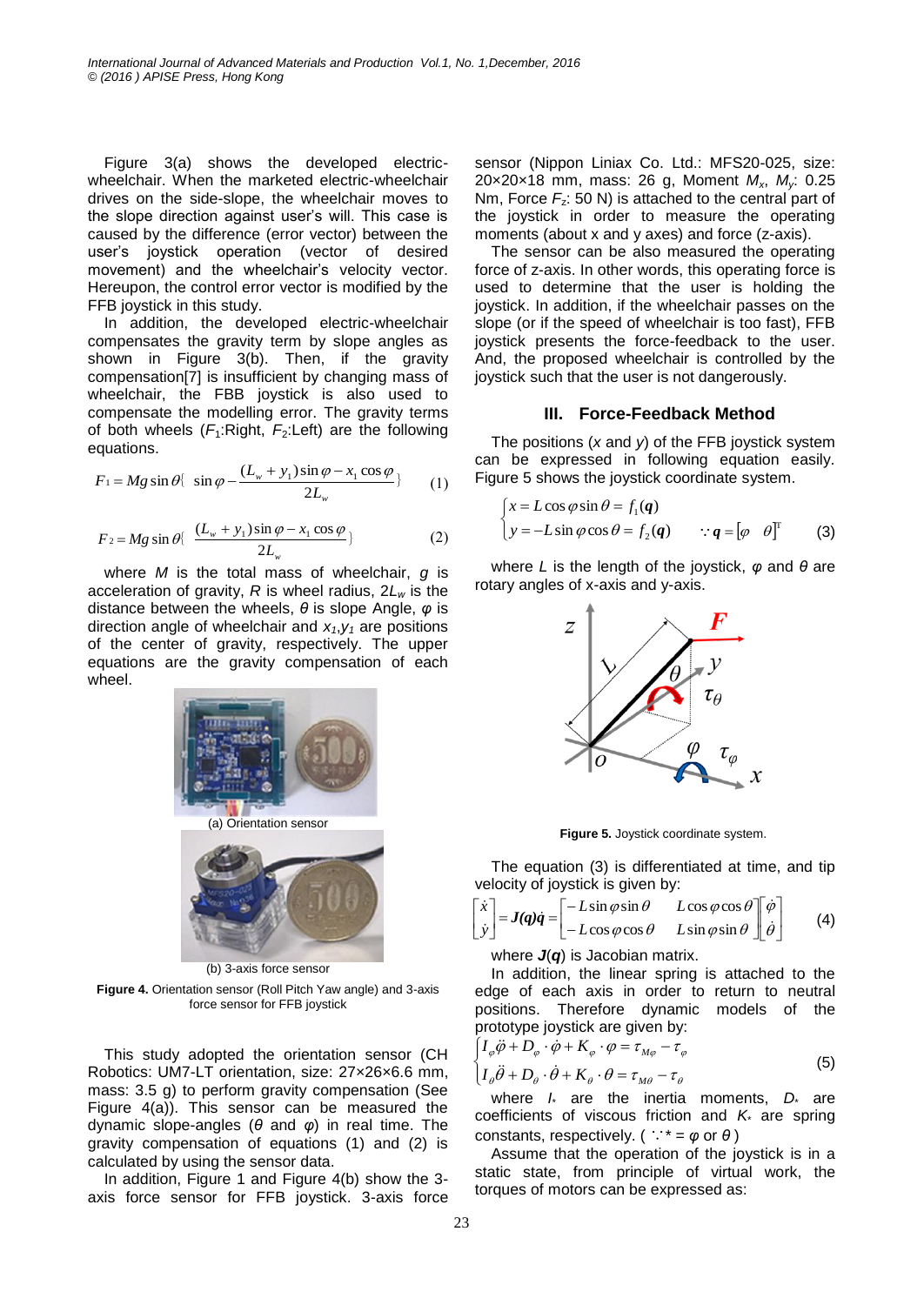$$
\begin{bmatrix} \tau_{M\varphi} \\ \tau_{M\theta} \end{bmatrix} = \begin{bmatrix} -L\sin\varphi\sin\theta & -L\cos\varphi\cos\theta \\ L\cos\varphi\cos\theta & L\sin\varphi\sin\theta \end{bmatrix} \begin{bmatrix} f_{x} \\ f_{y} \end{bmatrix} + K \begin{bmatrix} \varphi \\ \theta \end{bmatrix}
$$
 (6)

Hence, upper equation holds:

$$
\boldsymbol{\tau}_M = \boldsymbol{J}^{\mathrm{T}}(\boldsymbol{q}) \cdot \boldsymbol{F} + \boldsymbol{K} \cdot \boldsymbol{q} \qquad \because \boldsymbol{K} = diag(K_{\varphi} \mid K_{\theta}) \qquad (7)
$$

If the external force *F* is given by the designer and angular vector *q* can be measured by potentiometer,  $\vec{r}$  can derive  $\tau_M = \begin{bmatrix} \tau_{M\varphi} & \tau_{M\varphi\theta} \end{bmatrix}^T$  (motor torque). Therefore, the FFB joystick can present the force feedback to the user. In addition, if the relation between the force sensor and motor torques can calibrate, note that the force-feedback with the expensive force sensor is not necessary for FFB joystick.

### **IV. Verification Experiment of Force-Feedback Method**

The verification experiment is performed to confirm the effectiveness of the force-feedback method. The experimental method is as follows:

The designer gives the desired force vector: *F*=[2  $2<sup>1</sup>$  N. If the user hold the joystick at neutral position, the force sensor is measured the feedback force of each axes. And, both motor torques are calculated by the proposed force-feedback method. The user is presented the force by the FFB joystick. However, the force sensor is used only sensing the force. In other words, the force sensor isn't necessary for the force-feedback.

Figure 6 shows the experimental results of the proposed method (Equation (7)), the desired forces are presented to the user. This result was confirmed the effectiveness of proposed force-feedback method.



Method(Proposed method).

#### **V. Measurement of Orientation Sensor**

Figure 7 shows the experimental conditions of these slopes. Figure 7(a) and (b) are the sideslope[8] and the downhill, respectively. And Figure 8 shows the results which the orientation sensor was measured on the side-slope and downhill. Red line is the direction of movement (Sagittal plane). Blue line is right and left direction (Lateral plane). These lines denote inclination angles. The orientation sensor could measure the inclination angle of about 5 degrees in the case of the side-slope. From Figure 8(a), a little vibration occurred in direction of movement. The inclination angle (Red line) was measured the angular error within  $\pm 1$  degree. However, the angle of the wheelchair oscillates actually in the direction of movement by means of the acceleration (and deceleration) of the wheelchair. The right and left direction was measured about 5 degrees. The orientation sensor could measure the inclination angle of about 5 degrees in the case of the downhill (Figure 8(b)). The inclination angle (Red line) was measured about 5 degrees. The right and left direction was measured 0 degrees. Therefore, the orientation sensor is able to be applied to an electric wheelchair system.



**Figure 8.** Measurement results of the side-slope and downhill (Slope angle:*θ*=5 degrees)

#### **VI. Driving Experiment**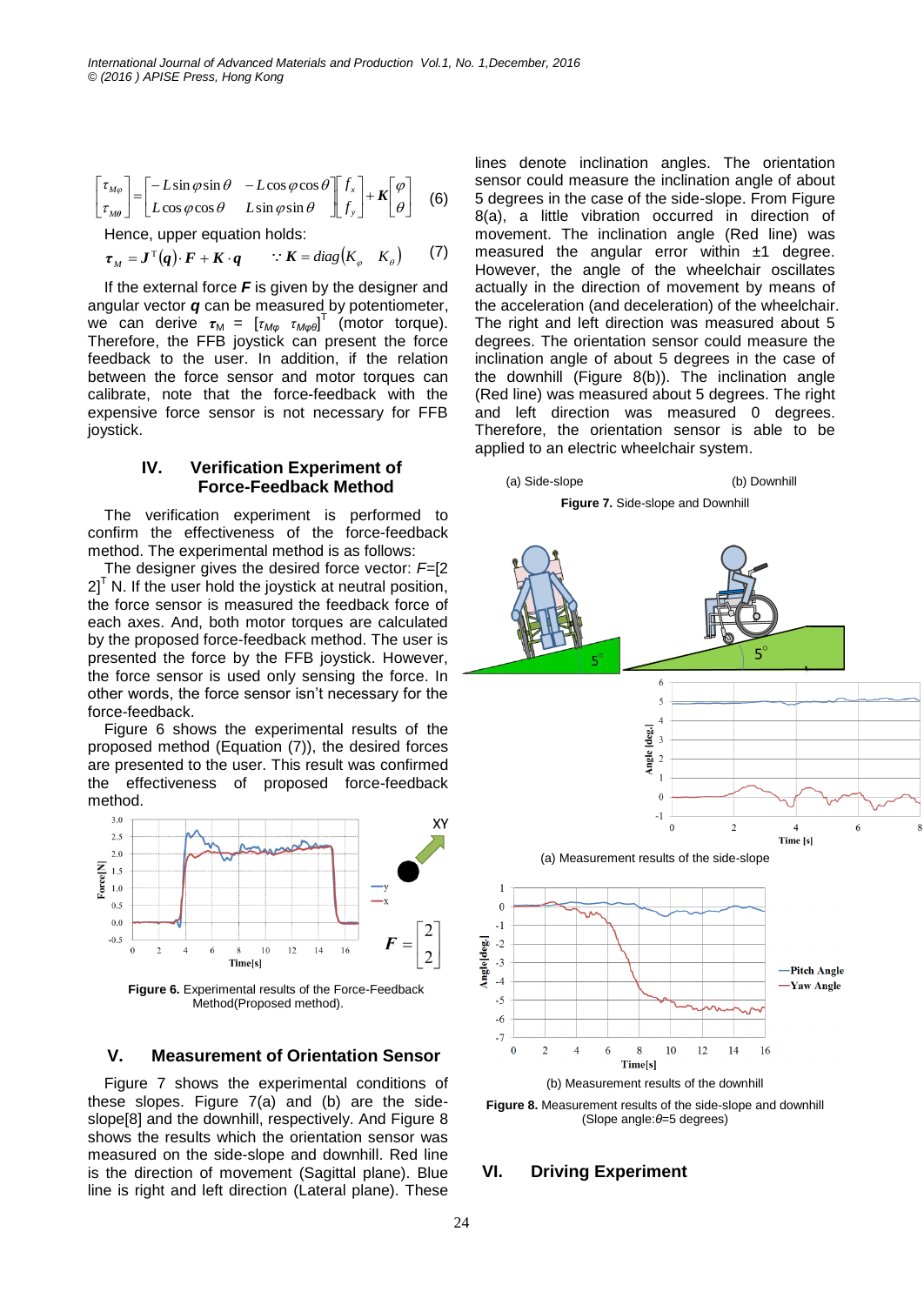This chapter is shown by the experimental results about the effectiveness of the FFB joystick. This experiment was performed on the side-slope of 2 degrees. First, the wheelchair without the forcefeedback was operated on the side-slope. Next, the wheelchair with the force-feedback was operated in same environment. The user generally operates the joystick in the forward direction. But, the user might modify the direction of the FFB joystick by the forcefeedback.

The line shows the driving path of the wheelchair as shown in Figure 9. Figure 9(a) shows the driving path of the wheelchair that was equipped the normal joystick without FFB. Figure 9(a) shows that the wheelchair (Conventional wheelchair) greatly flowed to the slope direction (Left side). In case of this experiment, the user stopped the wheelchair at around 2 meters because the user was dangerous. Figure 9(b) shows the driving path of the wheelchair that equipped the FFB joystick. Since the behavior of the wheelchair is different from the direction vector of the joystick as soon as the wheelchair starts, the movement direction is modified by the force-feedback. Thus, a wheelchair with the FFB joystick didn't flow to the slope direction (Left side). When the FFB joystick was used, the position error was about 0.2 m. But, the position error of the conventional wheelchair was 0.6 m. Therefore, the effectiveness of the FFB joystick was confirmed by these experiments on the side-slope.



(a) Normal joystick without FFB



 (b) FFB joystick **Figure 9.** Comparison with the driving paths of the wheelchairs without FFB and with FFB

## **VII. Force-Feedback System**

The effectiveness of the FFB joystick was confirmed by previous section. But, if the modified direction is the desired direction, the user might feel the discomfort. Such case, the force-feedback is not necessary. Thus, the force-feedback system was reconsidered. Figure 10 shows the flow chart of force-feedback system.

First, the user operates the joystick and the wheelchair calculates the force-feedback in the driving environment.

If the wheelchair determines YES, the joystick perform the force-feedback for 1 s. On the other hand, the wheelchair determines that there is no need for the force-feedback. In this state, the forcefeedback ends.

When the information of the force-feedback presents to the user, the wheelchair decides whether or not to operate the joystick by the user.

If the user operates the joystick by the forcefeedback, the flow chart is repeated. If the user doesn't operate the wheelchair, the wheelchair decides that there is no need for the force-feedback. In addition, the user's discomfort is lightened by a short time of the force-feedback.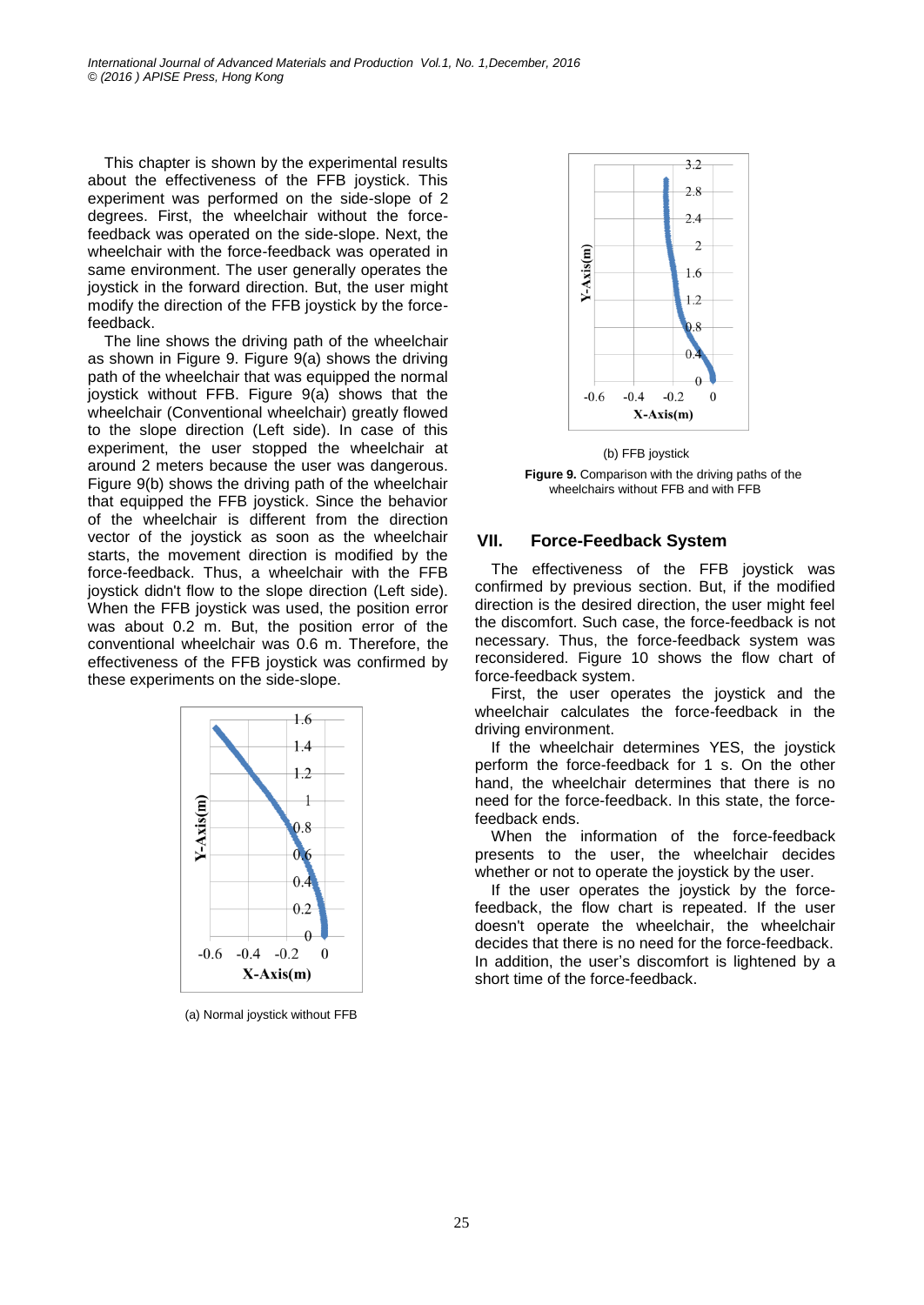

**Figure 10.** The flow chart of force-feedback system

# **VIII. Grasp of Driving Environment**

The joystick type electric wheelchair is easy to be affected in operation by the driving environment. Therefore, the orientation sensor must be accurately measured the inclination angle. However, the inclination angle is difficult to accurately measured by only the angle of Pitch and Yaw. The grasp method of the inclination angle was reconsidered.

Figure12 is a result of turn in about 4 degrees (See Figure 11). The vertical axis is angle of Yaw. The horizontal axis is angle of Pitch. Figure 11 shows that the result is drawing a circlar path. Therefore, the inclination angle is as following equation.

$$
\theta = \sqrt{Yaw^2 + Pitch^2} \tag{8}
$$

The inclination angle was measured by equation 8. Figure 13 shows the result. The orientation sensor could measure the inclination angle of about 4 degrees. Therefore, the orientation sensor can measure the inclination angle, irrespevtive of the wheelchair direction *φ*.

In addition, if the slope direction is measured *θ*, the FFB joystick can perform the force-feedback accurately. Thus, the orientation sensor must be accurately measured the slope direction.

The slope direction is as following equation.

$$
\varphi = \cos^{-1}\left(\frac{Pitch}{\sqrt{Yaw^2 + Pitch^2}}\right) \tag{9}
$$

The orientation sensor can measure the the slope angle. Therefore, the wheelchair can grasp the driving environment.



**Figure 11.** Experimental Method



**Figure 12.** Measurement of Pitch and Yaw



**Figure 13.** Measurement results of the Slope Angle

## **IX. Conclusions and Future Work**

This study focused on the electric wheelchair of the joystick input and the FFB joystick was produced. On the other hands, the sensor system was

constructed to measure the driving environment.

As a result, the dynamic orientation could be measured when a target object (wheelchair) moved. The FFB joystick was produced and force-feedback method was proposed. In addition, the effectiveness of the FFB joystick was confirmed by experimental